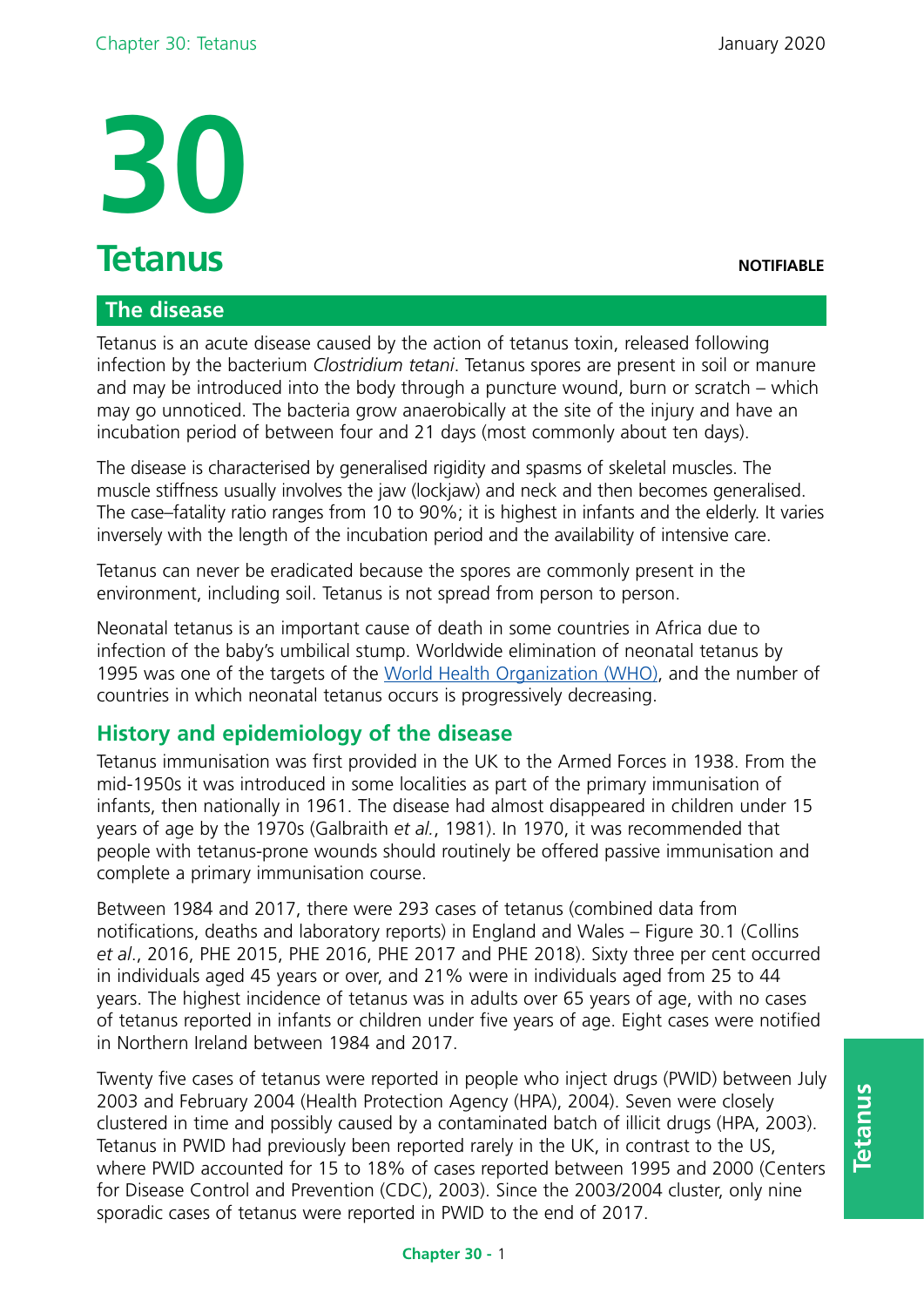

#### Figure 30.1 Reported cases of tetanus by year and age 1985 – 2017.

#### **The tetanus vaccination**

The vaccine is made from a cell-free purified toxin extracted from a strain of *C. tetani*. This is treated with formaldehyde that converts it into tetanus toxoid. This is adsorbed onto an adjuvant, either aluminium phosphate or aluminium hydroxide, to improve its immunogenicity.

Tetanus vaccines used for primary immunisation contain not less than 40IU of tetanus toxoid; vaccines used for boosters contain not less than 20IU. The tetanus vaccine is only given as part of combined products for the UK national vaccination programme:

- ●● diphtheria/tetanus/acellular pertussis/inactivated polio vaccine/*Haemophilus influenzae*  type b/Hepatitis B (DTaP/IPV/Hib/HepB)
- diphtheria/tetanus/acellular pertussis/inactivated polio vaccine (DTaP/IPV or dTaP/IPV)
- tetanus/diphtheria/inactivated polio vaccine (Td/IPV)

The above vaccines are thiomersal-free. They are inactivated, do not contain live organisms and cannot cause the diseases against which they protect.

The combined vaccines above should be used where protection is required against tetanus, diphtheria or polio in order to provide comprehensive, long-term protection against all three diseases.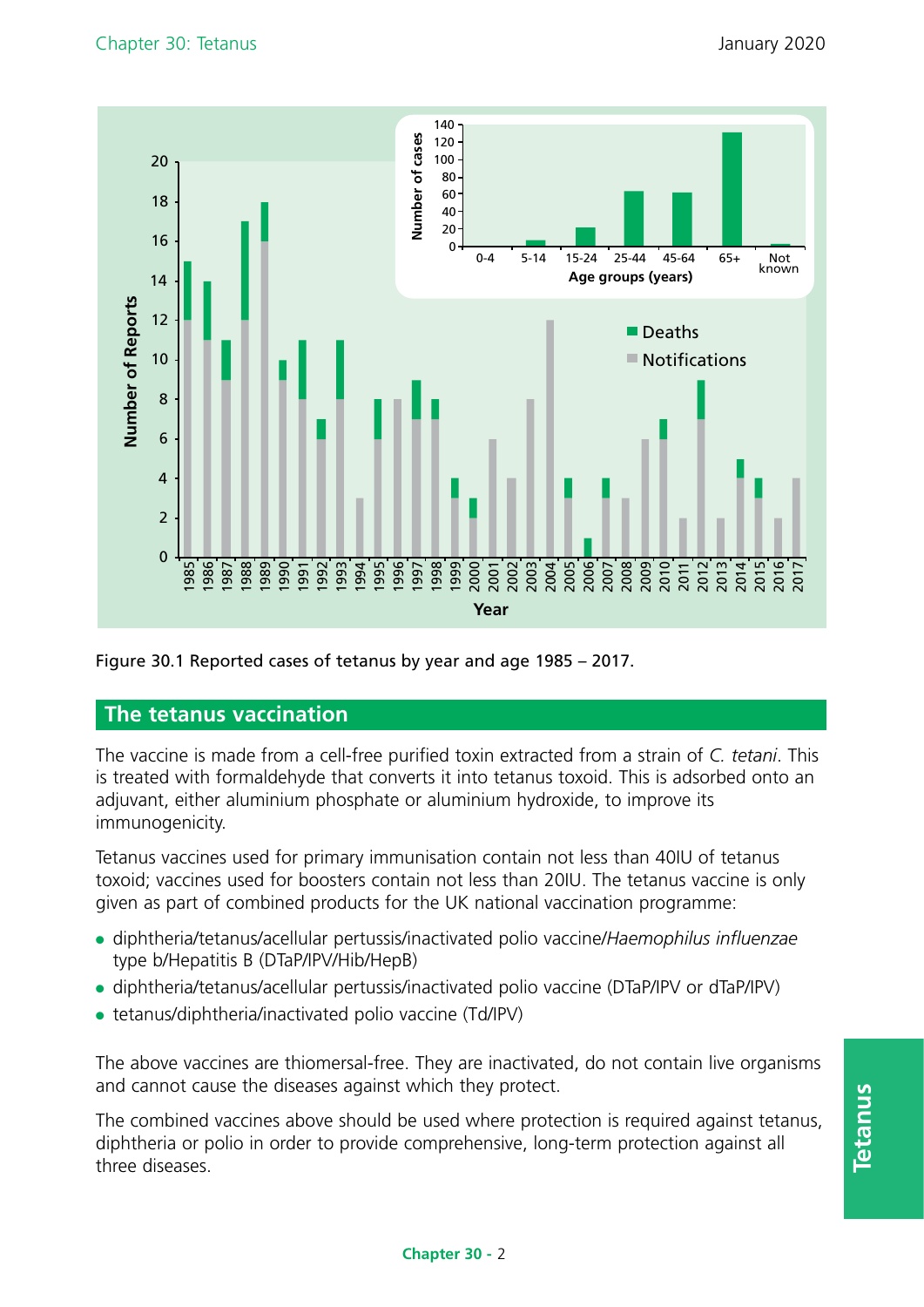## **Storage**

Vaccines should be stored in the original packaging at  $+2^{\circ}C$  to  $+8^{\circ}C$  and protected from light. All vaccines are sensitive to some extent to heat and cold. Heat speeds up the decline in potency of most vaccines, thus reducing their shelf life. Effectiveness cannot be guaranteed for vaccines unless they have been stored at the correct temperature. Freezing may cause increased reactogenicity and loss of potency for some vaccines. It can also cause hairline cracks in the container, leading to contamination of the contents.

### **Presentation**

Tetanus vaccine should only be used as part of combined products. DTaP/IPV, dTaP/IPV, and Td/IPV are supplied as a pre-filled syringe. DTaP/IPV/Hib/HepB is supplied as a pre-filled syringe, or a single dose ampoule, plus a separate vial containing a powder. Prefilled syringes/ampoules should have a uniform cloudy white suspension. The suspension may sediment during storage and should be shaken to distribute the suspension uniformly before use.

# **Administration**

Vaccines are routinely given intramuscularly into the upper arm or anterolateral thigh. This is to reduce the risk of localised reactions, which are more common when vaccines are given subcutaneously (Mark *et al.*, 1999; Diggle and Deeks, 2000; Zuckerman, 2000). However, for individuals with a bleeding disorder, vaccines should be given by deep subcutaneous injection to reduce the risk of bleeding.

Tetanus-containing vaccines can be given at the same time as other vaccines such as MMR, MenACWY and hepatitis B. The vaccines should be given at a separate site, preferably in a different limb. If given in the same limb, they should be given at least 2.5cm apart (American Academy of Pediatrics, 2003). The site at which each vaccine was given should be noted in the child's records.

# **Dosage and schedule**

- $\bullet$  first dose of 0.5ml of a tetanus-containing vaccine
- second dose of 0.5ml, one month after the first dose
- third dose of 0.5ml, one month after the second dose
- fourth and fifth doses of 0.5ml should be given at the recommended intervals (see below)

# **Disposal**

Equipment used for immunisation, including used vials, ampoules, or discharged vaccines in a syringe, should be disposed of safely in a UN-approved puncture-resistant 'sharps' box, according to local authority regulations and guidance in the [technical memorandum 07-01:](https://www.gov.uk/government/publications/guidance-on-the-safe-management-of-healthcare-waste) [Safe management of healthcare waste \(](https://www.gov.uk/government/publications/guidance-on-the-safe-management-of-healthcare-waste)Department of Health, 2013).

# **Recommendations for the use of the vaccine**

The objective of the immunisation programme is to provide a minimum of five doses of tetanus-containing vaccine at appropriate intervals for all individuals.

To fulfil this objective, the appropriate vaccine for each age group is determined also by the need to protect individuals against diphtheria, pertussis, Hib, hepatitis B and polio.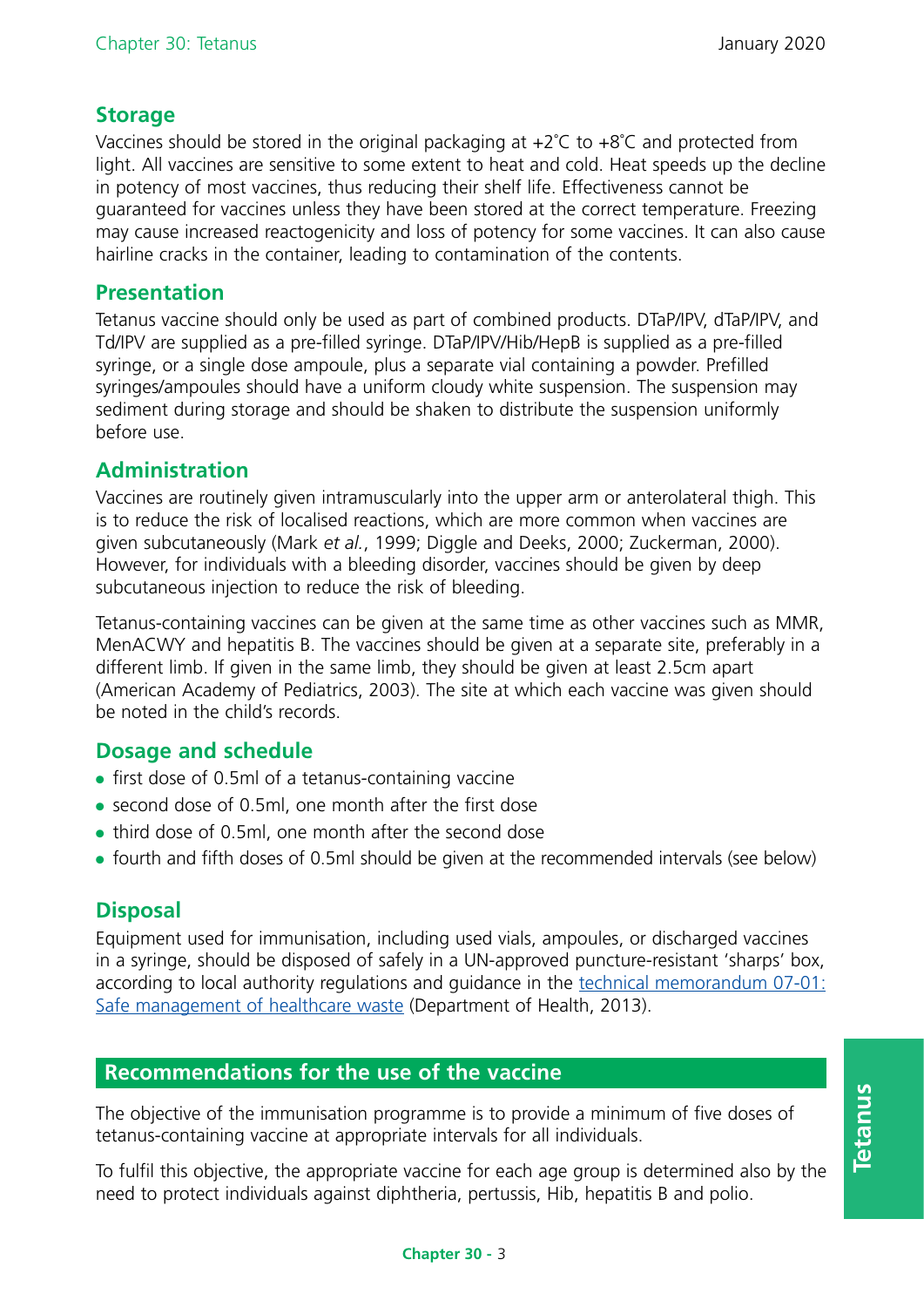# **Primary immunisation**

#### **Infants and children under ten years of age**

The primary course of tetanus vaccination consists of three doses of a suitable tetanuscontaining vaccine (containing 40IU of tetanus toxoid) with an interval of one month between each dose. DTaP/IPV/Hib/HepB is recommended to be given at two, three and four months of age but can be given at any stage from two months up to ten years of age. If the primary course is interrupted it should be resumed but not repeated, allowing an interval of one month between the remaining doses.

#### **Children aged ten years or over, and adults**

The primary course of tetanus vaccination consists of three doses of a suitable tetanuscontaining vaccine (containing a minimum of 20 IU tetanus toxoid) with an interval of one month between each dose. Td/IPV is recommended for all individuals aged ten years or over. If the primary course is interrupted it should be resumed but not repeated, allowing an interval of one month between the remaining doses.

### **Reinforcing immunisation**

Children under ten years should receive the first tetanus booster (containing a minimum of 20 IU tetanus toxoid) combined with diphtheria, pertussis and polio vaccines. The first booster of a tetanus-containing vaccine should ideally be given three years after completion of the primary course, normally at three years four months of age or soon after. When primary vaccination has been delayed, this first booster dose may be given at the scheduled visit provided it is one year since the third primary dose. This will re-establish the child on the routine schedule. DTaP/IPV or dTaP/IPV should be used in this age group. Td/IPV should not be used routinely for this purpose in this age group because it does not provide protection against pertussis.

Individuals aged ten years or over who have only had three doses of a tetanus-containing vaccine, with the last dose at least five years ago, should receive the first tetanus booster combined with diphtheria and polio vaccines (Td/IPV).

The second booster dose of Td/IPV should be given to all individuals ideally ten years after the first booster dose. When the previous doses have been delayed, the second booster should be given at the school session or scheduled appointment provided a minimum of five years have lapsed between the first and second boosters. This will be the last scheduled opportunity to ensure long-term protection.

If a person attends for a routine booster dose and has a history of receiving a vaccine following a tetanus-prone wound, attempts should be made to identify which vaccine was given. If the vaccine given at the time of the injury was the same as that due at the current visit and was given after an appropriate interval, then the routine booster dose is not required. Otherwise, the dose given at the time of injury should be discounted as it may not provide long-term protection against all antigens, and the scheduled immunisation should be given. Such additional doses are unlikely to produce an unacceptable rate of reactions (Ramsay *et al*., 1997).

PWID are at greater risk of tetanus. This may result from tetanus-contaminated illicit drugs, especially when they have sites of focal infection such as skin abscesses that may promote growth of anaerobic organisms (Health Protection Agency, 2003). As PWID may be reluctant to present to health services, every opportunity should be taken to ensure that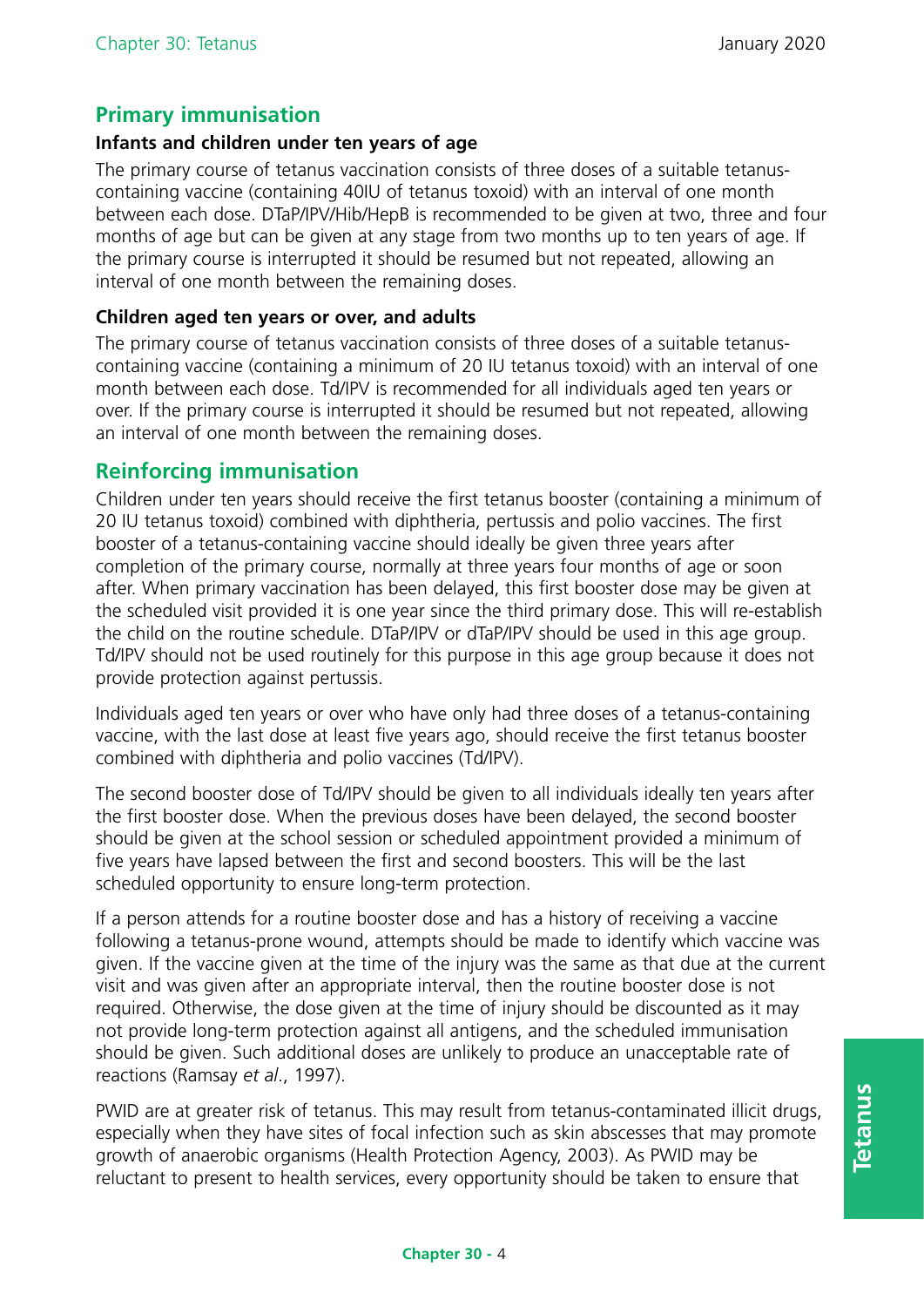they are fully protected against tetanus. Booster doses should be given if there is any doubt about their immunisation status. Awareness of the risk and value of vaccination in this group, and awareness among those working with them, is extremely important.

### **Vaccination of individuals with unknown or incomplete immunisation status**

Where a child born in the UK presents with an inadequate immunisation history, every effort should be made to clarify what immunisations they may have had (see Chapter 11 on vaccination schedules). A child who has not completed the primary course should have the outstanding doses at monthly intervals. Children may receive the first booster dose as early as one year after the third primary dose to re-establish them on the routine schedule. The second booster should be given at the time of leaving school to ensure long-term protection by this time, provided a minimum of five years is left between the first and second boosters.

Children coming to the UK who have a history of completing immunisation in their country of origin may not have been offered protection against all the antigens currently used in the UK, but will probably have received tetanus-containing vaccines in their country of origin. Country immunisation schedules can be found on the [WHO website.](http://apps.who.int/immunization_monitoring/globalsummary/)

Individuals coming from areas of conflict or from population groups who may have been marginalised in their country of origin (e.g. refugees, gypsy or other nomadic travellers) may not have had good access to immunisation services. In particular, older children and adults may also have been raised during periods before immunisation services were well developed or when vaccine quality was sub-optimal. Where there is no reliable history of previous immunisation, it should be assumed that any undocumented doses are missing and the UK catch-up recommendations for that age should be followed (see Chapter 11).

Children coming to the UK may have had a fourth dose of a tetanus-containing vaccine that is given at around 18 months in some countries. This dose should be discounted as it may not provide satisfactory protection until the time of the teenage booster. The routine pre-school and subsequent boosters should be given according to the UK schedule.

Further advice on vaccination of children with unknown or incomplete immunisation status is published by [Public Health England](https://www.gov.uk/government/publications/vaccination-of-individuals-with-uncertain-or-incomplete-immunisation-status).

### **Travellers and those going to reside abroad**

All travellers should ensure that they are fully immunised according to the UK schedule (see above). Additional doses of vaccines may be required according to the destination and the nature of travel intended (see [NaTHNaC](https://nathnac.net/)).

For travellers to areas where medical attention may not be accessible and whose last dose of a tetanus-containing vaccine was more than ten years previously, a booster dose should be given prior to travelling, even if the individual has received five doses of vaccine previously. This is a precautionary measure in case immunoglobulin is not available to the individual in the event of a tetanus-prone injury.

Where tetanus, diphtheria or polio protection is required and the final dose of the relevant antigen was received more than ten years ago, Td/IPV should be given.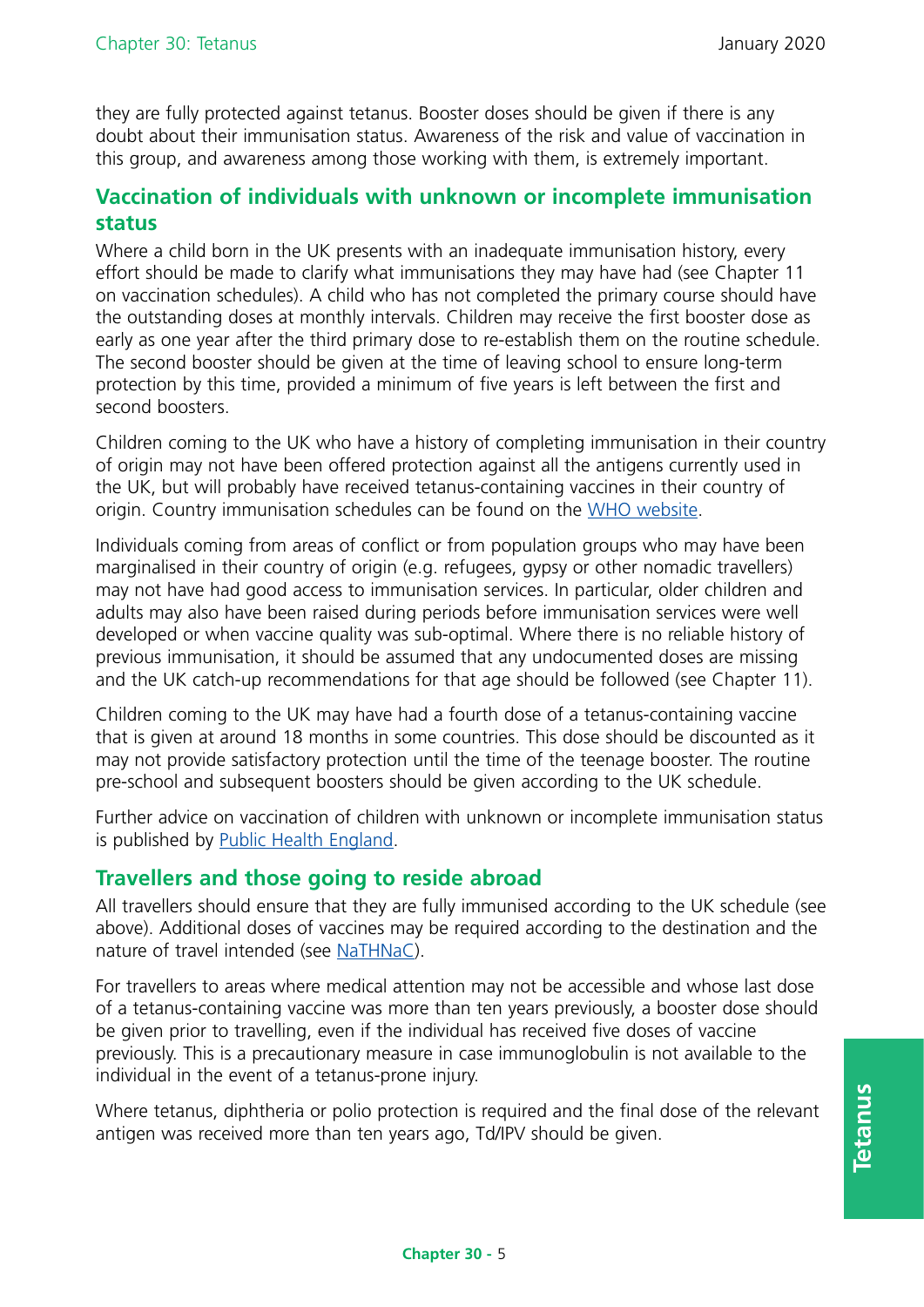### **Tetanus vaccination in laboratory workers**

Individuals who may be exposed to tetanus in the course of their work in microbiology laboratories, are at risk and must be up to date for tetanus vaccination (see [Chapter 12\)](https://www.gov.uk/government/publications/immunisation-of-healthcare-and-laboratory-staff-the-green-book-chapter-12). A booster may be required in the event of a recognised exposure.

#### **Contraindications**

There are very few individuals who cannot receive tetanus-containing vaccines. When there is doubt, appropriate advice should be sought from the relevant specialist consultant, the local screening and immunisation team or local Health Protection Team rather than withholding vaccine.

The vaccines should not be given to those who have had:

- ●● a confirmed anaphylactic reaction to a previous dose of a tetanus-containing vaccine, or
- a confirmed anaphylactic reaction to neomycin, streptomycin or polymyxin B (which may be present in trace amounts)

Confirmed anaphylaxis occurs extremely rarely. Data from the UK, Canada and the US point to rates of 0.65 to 3 anaphylaxis events per million doses of vaccine given (Bohlke *et al.,* 2003; Canadian Medical Association, 2002). Other milder allergic conditions may occur more commonly and are not contraindications to further immunisation. A careful history of the event will often distinguish between anaphylaxis and other events that either are not due to the vaccine or are not life-threatening. In the latter circumstance, it may be possible to continue the immunisation course. Specialist advice must be sought on the vaccines and circumstances in which they could be given. The risk to the individual of not being immunised must be taken into account.

#### **Precautions**

Minor illnesses without fever or systemic upset are not valid reasons to postpone immunisation.

If an individual is acutely unwell, immunisation should be postponed until they have fully recovered. This is to avoid wrongly attributing any new symptom or the progression of symptoms to the vaccine.

# **Systemic and local reactions following a previous immunisation**

This section gives advice on the immunisation of children with a history of a severe or mild systemic or local reaction within 72 hours of a preceding vaccine. Immunisation with tetanus-containing vaccine **should** continue following a history of:

- fever, irrespective of its severity
- hypotonic-hyporesponsive episodes (HHE)
- persistent crying or screaming for more than three hours
- severe local reaction, irrespective of extent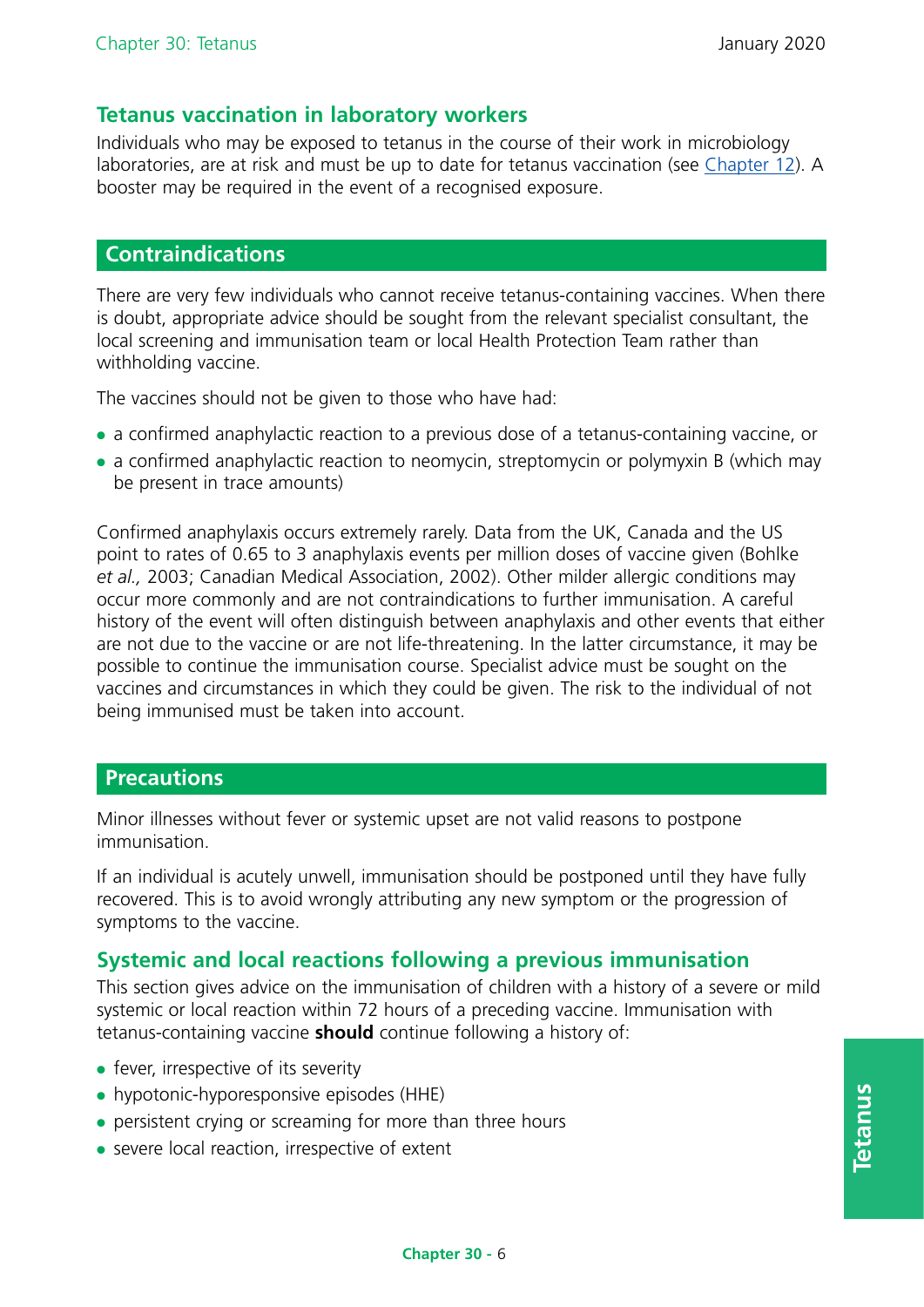Children who have had severe reactions, as above, have continued and completed immunisation with tetanus-containing vaccines without recurrence (Vermeer-de Bondt *et al.*, 1998; Gold *et al.*, 2000).

### **Pregnancy and breast-feeding**

Tetanus-containing vaccines may be given to pregnant women without delay when protection is required. There is no evidence of risk from vaccinating pregnant women or those who are breast-feeding with inactivated virus, bacterial vaccines or toxoids (Plotkin et al, 2018).

Since October 2012, tetanus containing vaccines have been given as part of the maternal pertussis programme. The Medicines and Healthcare products Regulatory Agency (MHRA) has used the Yellow Card Scheme and the Clinical Practice Research Datalink to follow pregnancy outcomes following vaccination. The study based on a cohort of 18,000 vaccinated pregnant women found no evidence of an increased risk of stillbirth and no evidence of an increased risk of any of an extensive list of maternal, fetal and neonatal adverse outcomes in vaccinated mothers (Donegan *et al*., 2014).

### **Premature infants**

Premature infants should be vaccinated in accordance with the national routine immunisation schedule according to their chronological age.

Very premature infants (born ≤28 weeks of gestation) who are in hospital should have respiratory monitoring for 48-72 hrs when given their first immunisation, particularly those with a previous history of respiratory immaturity. If the child has apnoea, bradycardia or desaturations after the first immunisation, the second immunisation should also be given in hospital, with respiratory monitoring for 48-72 hrs (Pfister *et al*., 2004; Ohlsson *et al*., 2004; Schulzke *et al*., 2005; Pourcyrous *et al*., 2007; Klein *et al*., 2008).

As the benefit of vaccination is high in this group of infants, vaccination should not be withheld or delayed.

### **Immunosuppression and HIV infection**

Individuals with immunosuppression or HIV infection (regardless of CD4 count) should be given tetanus-containing vaccines in accordance with the recommendations above. These individuals may not make a full antibody response. Re-immunisation should be considered after treatment is finished and recovery has occurred. Specialist advice may be required.

Further guidance is provided by the [Royal College of Paediatrics and Child Health,](http://www.rcpch.ac.uk/) the British HIV Association [\(BHIVA](https://www.bhiva.org/)) *Immunisation guidelines for HIV-infected adults* (BHIVA, 2006) and the Children's HIV Association of UK and Ireland [\(CHIVA](https://www.chiva.org.uk/)) Immunisation guidelines.

# **Neurological conditions**

The presence of a neurological condition is not a contraindication to immunisation but in a child with evidence of current neurological deterioration, deferral of vaccination may be considered, to avoid incorrect attribution of any change in the underlying condition. The risk of such deferral should be balanced against the risk of the preventable infection, and vaccination should be promptly given once the diagnosis and/or the expected course of the condition becomes clear.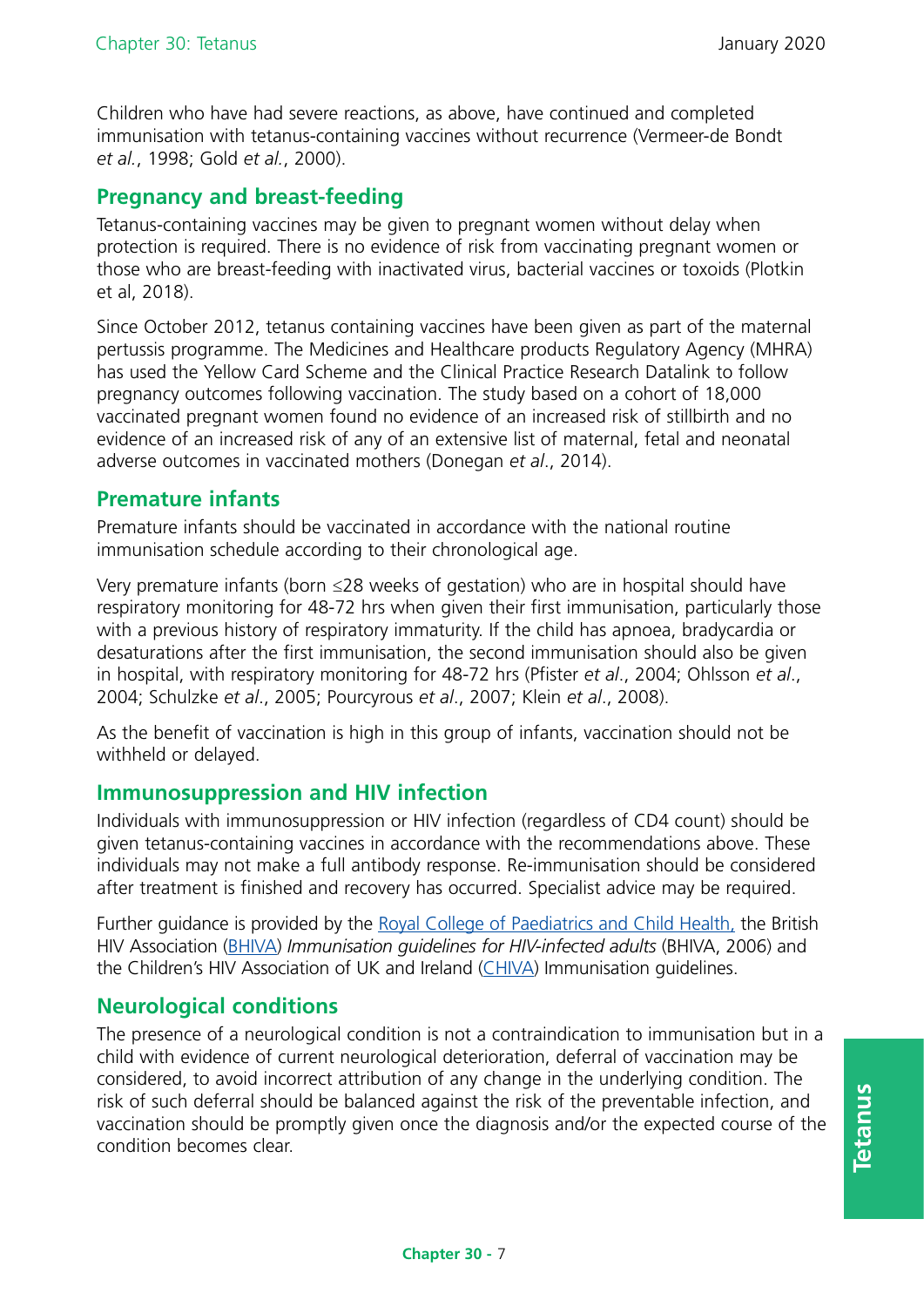### **Deferral of immunisation**

There will be very few occasions when deferral of immunisation is required (see above). Deferral leaves the child unprotected; the period of deferral should be minimised so that immunisation can commence as soon as possible. If a specialist recommends deferral, this should be clearly communicated to the general practitioner, who must be informed as soon as the child is fit for immunisation.

#### **Adverse reactions**

Pain, swelling or redness at the injection site are common and may occur more frequently following subsequent doses. A small painless nodule may form at the injection site; this usually disappears and is of no consequence. The incidence of local reactions is lower with tetanus vaccines combined with acellular pertussis vaccines than with whole-cell pertussis vaccines and is similar to that after a combined tetanus diphtheria (DT) vaccine (Miller, 1999; Tozzi and Olin, 1997).

Fever, convulsions, high-pitched screaming and episodes of pallor, cyanosis and limpness (HHE) occur with equal frequency after both DTaP and DT vaccines (Tozzi and Olin, 1997).

Confirmed anaphylaxis occurs extremely rarely. Data from the UK, Canada and the US point to rates of 0.65 to 3 anaphylaxis events per million doses of vaccine given (Bohlke *et al.*, 2003; Canadian Medical Association, 2002).

Other allergic conditions may occur more commonly and are not contraindications to further immunisation.

All suspected adverse reactions to vaccines occurring in children, or adults, to vaccines should be reported to the [Medicines and Healthcare products Regulatory Agency \(MHRA\)](https://www.gov.uk/report-problem-medicine-medical-device) through the Yellow Card scheme.

### **Management of patients with tetanus-prone wounds**

Although any wound can give rise to tetanus, clean wounds are considered to have a low likelihood of harbouring tetanus spores and of developing the anaerobic and acidic conditions that promote spore germination (Roper *et al.*, 2018). Therefore, in the case of wounds such as clean cuts, immediate post exposure treatment is not indicated. However for those who are incompletely immunised, further doses should be offered to complete the recommended schedule to protect against future exposures.

Tetanus-prone wounds include:

- ●● puncture-type injuries acquired in a contaminated environment and likely therefore to contain tetanus spores e.g. gardening injuries
- wounds containing foreign bodies
- compound fractures
- wounds or burns with systemic sepsis
- certain animal bites and scratches although smaller bites from domestic pets are generally puncture injuries animal saliva should not contain tetanus spores unless the animal has been routing in soil or lives in an agricultural setting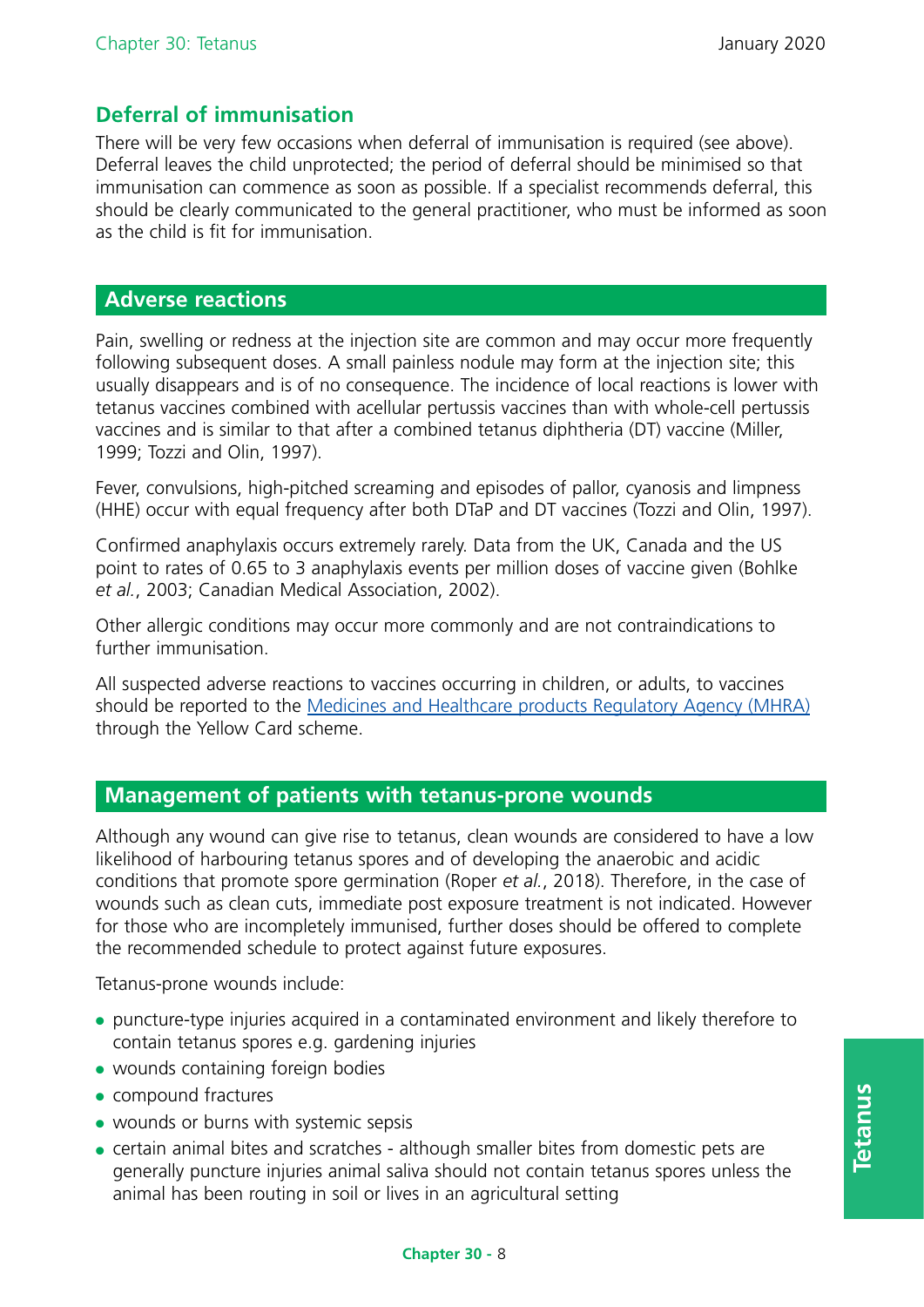Note: individual risk assessment is required and this list is not exhaustive e.g. a wound from discarded needle found in a park may a tetanus-prone injury but a needle stick injury in a medical environment is not

High-risk tetanus-prone wounds include: Any of the above with either:

- heavy contamination with material likely to contain tetanus spores e.g. soil, manure
- wounds or burns that show extensive devitalised tissue
- wounds or burns that require surgical intervention that is delayed for more than six hours are high risk even if the contamination was not initially heavy

Thorough cleaning of wounds is essential.

The rationale for using intramuscular tetanus immunoglobulin (IM-TIG) is to sufficiently and rapidly raise antibody levels in exposed individuals with antibody levels below the protective threshold, and who are not expected to make a sufficiently rapid memory response to vaccination. The median incubation period for tetanus is reported as 7 days but can range from 4-21 days and therefore it is important that either IM-TIG administration or active boosting occurs promptly following an exposure. Peak levels are achieved 4 days after an IM-TIG dose. In individuals who receive a vaccine booster after having completed a full primary course, a measurable increase in antibody titres has been observed as early as 4 days, and levels increase substantially from day 7. The antibody levels achieved 5-7 days after a reinforcing dose of vaccine likely exceeds the estimated antibody boost from a prophylactic dose of IM-TIG in an adult.

Guidance on the use of tetanus containing vaccine and/or immunoglobulin for management of individuals following injury are summarised in table 30.1. These recommendations are based on what would be considered an adequate priming course (defined as receiving at least 3 doses of tetanus vaccine). These individuals would be expected to retain antibody levels above the protective threshold for between 5 to 10 years (depending on the age at which they received their last dose). Such individuals would be expected to have adequate protection following a tetanus prone injury and therefore not require any immediate treatment, but may need further doses of vaccine as required to complete the recommended schedule.

Individuals who have received an adequate priming course but are more than 5-10 years since the last dose (depending on the age of the final dose) would be expected to make a rapid response to a booster dose of vaccine and so all individuals in this group are recommended a booster dose of vaccine for immediate protection. This is likely to be sufficient except in situations of heavy contamination and therefore, only individuals who have sustained a high risk injury require IM-TIG in addition to a reinforcing dose of vaccine. Further doses of vaccine may be required to complete the recommended schedule for future immunity

For individuals who have not received an adequate priming course, any tetanus prone injury should receive both IM-TIG and a reinforcing dose of vaccine. This should include individuals with an uncertain immunisation status and /or those born before routine immunisation in 1961. Further doses of vaccine will be required to complete the recommended schedule.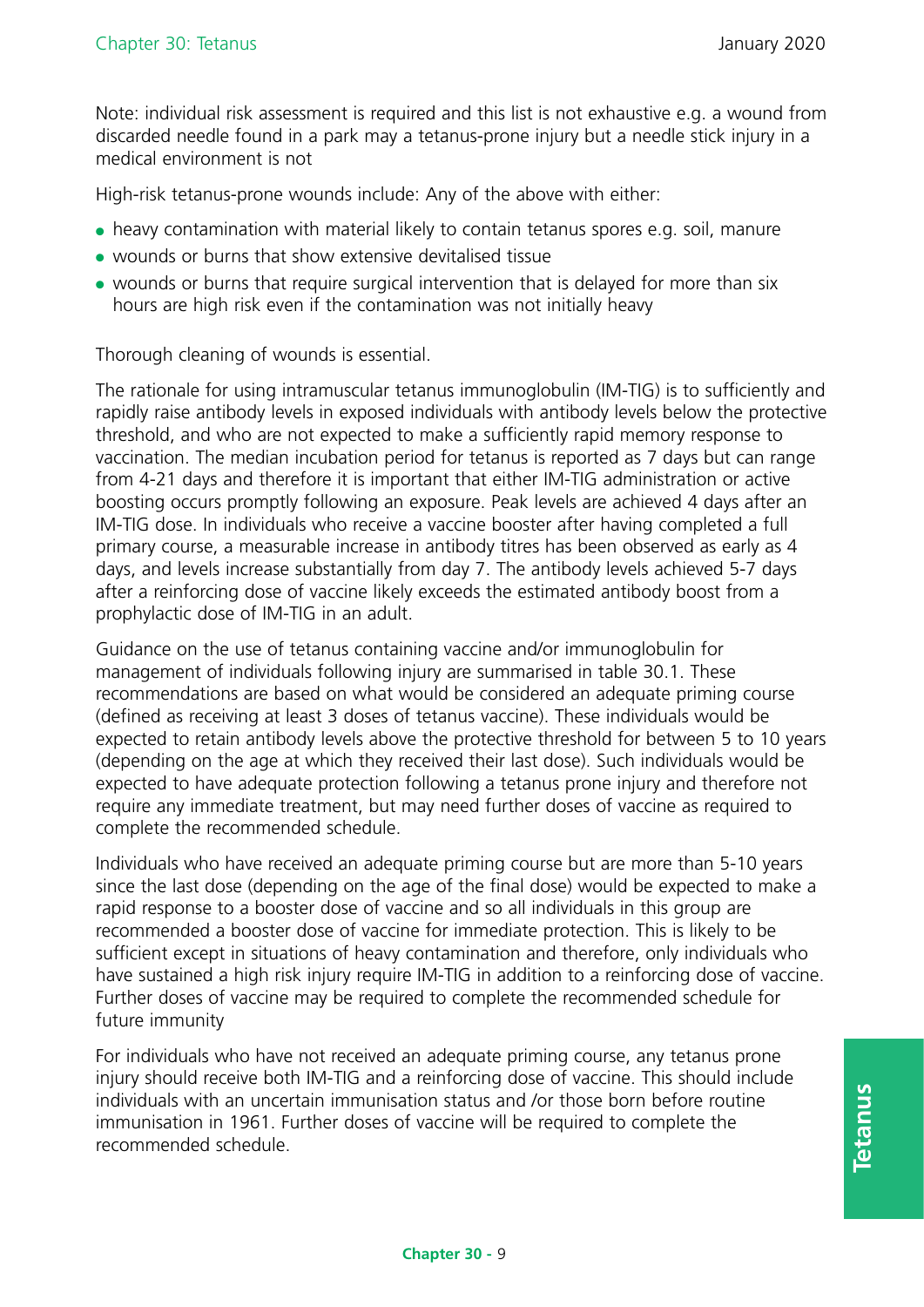Table 30.1 Immunisation recommendations for clean and tetanus-prone wounds

| <b>Immunisation Status</b>                                                                                                                                                                                                                                                                                                              | <b>Immediate treatment</b>                     |                                                                                                                                   |                                                                                                                                   | Later                                                                                                        |
|-----------------------------------------------------------------------------------------------------------------------------------------------------------------------------------------------------------------------------------------------------------------------------------------------------------------------------------------|------------------------------------------------|-----------------------------------------------------------------------------------------------------------------------------------|-----------------------------------------------------------------------------------------------------------------------------------|--------------------------------------------------------------------------------------------------------------|
|                                                                                                                                                                                                                                                                                                                                         | <b>Clean</b><br>wound <sup>1</sup>             | <b>Tetanus Prone</b>                                                                                                              | <b>High risk</b><br>tetanus prone                                                                                                 | treatment                                                                                                    |
| Those aged 11 years and<br>over, who have received<br>an adequate priming<br>course of tetanus vaccine <sup>2</sup><br>with the last dose within<br>10 years<br>Children aged 5-10 years<br>who have received<br>priming course and pre-<br>school booster<br>Children under 5 years<br>who have received an<br>adequate priming course | None<br>required                               | None required                                                                                                                     | None required                                                                                                                     | Further doses as<br>required to<br>complete the<br>recommended<br>schedule (to<br>ensure future<br>immunity) |
| Received adequate<br>priming course of tetanus<br>vaccine <sup>2</sup> but last dose<br>more than 10 years ago<br>Children aged 5-10 years<br>who have received an<br>adequate priming course<br>but no preschool booster<br>Includes UK born after<br>1961 with history of<br>accepting vaccinations                                   | None<br>required                               | Immediate<br>reinforcing dose<br>of vaccine                                                                                       | Immediate<br>reinforcing dose<br>of vaccine<br>One dose of<br>human tetanus<br>immunoglobulin <sup>3</sup><br>in a different site | Further doses as<br>required to<br>complete the<br>recommended<br>schedule (to<br>ensure future<br>immunity) |
| Not received adequate<br>priming course of tetanus<br>vaccine $2$<br>Includes uncertain<br><i>immunisation status and/</i><br>or born before 1961                                                                                                                                                                                       | Immediate<br>reinforcing<br>dose of<br>vaccine | Immediate<br>reinforcing dose<br>of vaccine<br>One dose of<br>human tetanus<br>immunoglobulin <sup>3</sup><br>in a different site | Immediate<br>reinforcing dose<br>of vaccine<br>One dose of<br>human tetanus<br>immunoglobulin <sup>3</sup><br>in a different site |                                                                                                              |

1 Clean wound is defined as wounds less than 6 hours old, non-penetrating with negligible tissue damage

2 At least 3 doses of tetanus vaccine. This definition of "adequate course" is for the risk assessment of tetanus-prone wounds only. The full UK schedule is five doses of tetanus containing vaccine at appropriate intervals

3 If TIG is not available, Human Normal Immunoglobulin (HNIG) may be used as an alternative.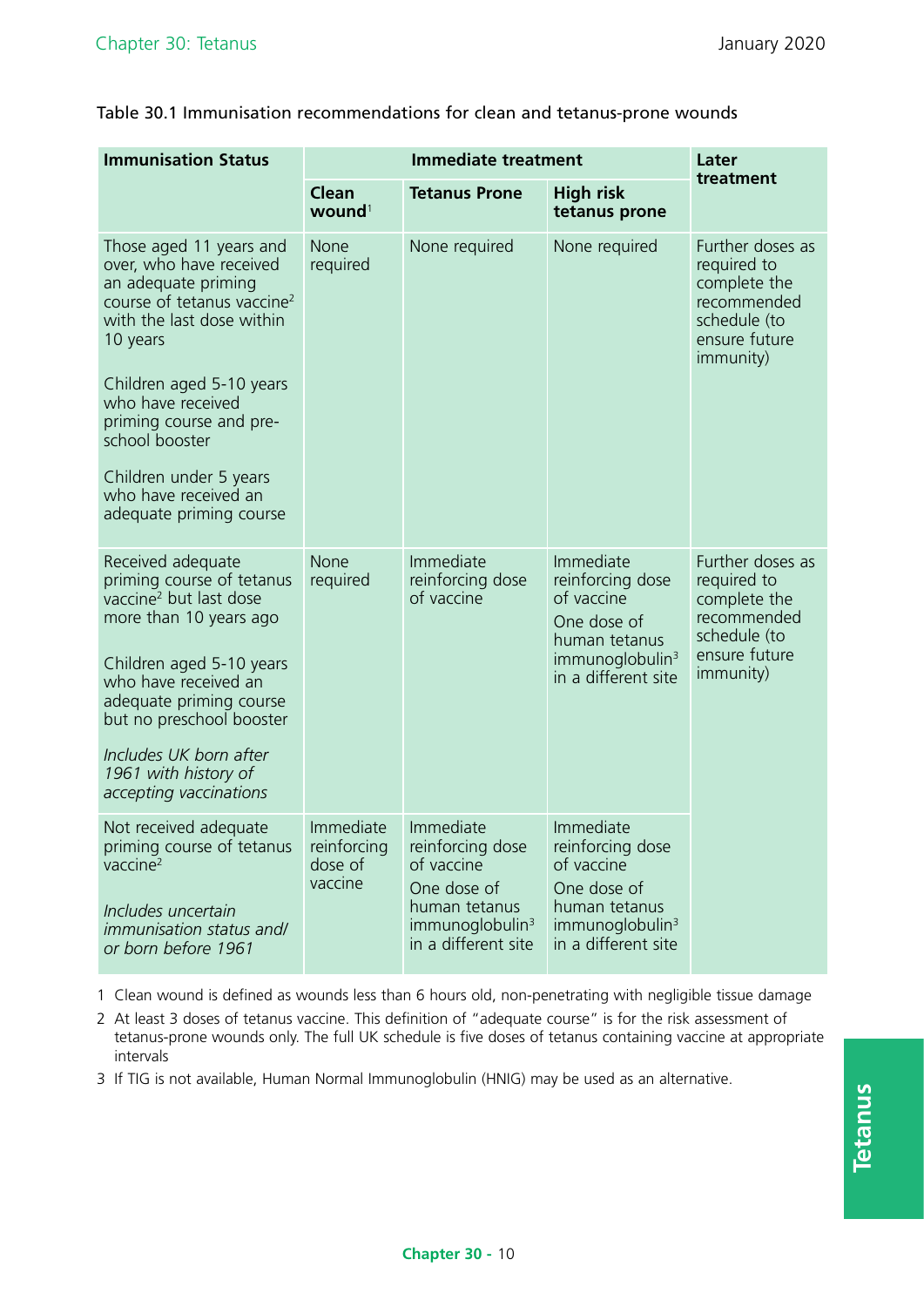Given a lack of evidence on use in the clinical pathway, point of care antibody testing is not currently recommended for use in assessment of tetanus prone wounds or diagnosis of suspected tetanus by the WHO. Determination of vaccination status using vaccination records remains the preferred method.

Patients who are severely immunosuppressed may not be adequately protected against tetanus, despite having been fully immunised. In the event of an exposure they may require additional boosting and/or immunoglobulin.

For those whose immunisation status is uncertain, and individuals born before 1961 who may not have been immunised in infancy, a full course of immunisation is likely to be required.

[PHE guidance](https://www.gov.uk/government/publications/tetanus-advice-for-health-professionals) on the management of tetanus prone wounds and clinical management of tetanus cases is available.

# **Dosage of human tetanus immunoglobulin and human normal immunoglobulin**

#### **For prevention:**

Tetanus immunoglobulin (TIG) - 250IU by intramuscular (IM) injection, or 500IU if more than 24 hours have elapsed since injury, there is a risk of heavy contamination or following burns. This preparation is available in 1ml ampoules containing 250IU.

Human normal immunoglobulin (HNIG) can be used as an alternative in the absence of IM-TIG. This includes Subgam 16%, Cuvitru 20% or Gammanorm 16.5%. More detailed information on the dosage (based on potency testing) and administration of these products is available in the [PHE guidance.](https://www.gov.uk/government/publications/tetanus-advice-for-health-professionals)

# **Management of cases**

Early recognition and treatment may be life-saving but few clinicians in the UK now have experience of managing tetanus. Awareness of the potential diagnosis in those with a history of a tetanus-prone wound, and in those at higher risk, including PWID, is essential.

#### **For treatment:**

An intravenous (IV) tetanus immunoglobulin (TIG) product is no longer available in the UK, and the volume of IM-TIG required to reach a therapeutic dose would be too large in most individuals. Therefore, in the absence of IV-TIG, human intravenous immunoglobulin (IVIG) is the recommended treatment for clinical suspected tetanus. The recommendation is based on previous testing of the IVIG product Vigam 5% for anti-tetanus antibodies, which was carried out by the National Institute for Biological Standards and Control (NIBSC) and showed that the IVIG product Vigam contained reasonable levels of tetanus antibody when measured by ELISA and these results correlated well with the in-vivo Toxin Neutralising Test (TNT). More recently, ten further IVIG products: Gammaplex 5%, Privigen 10%, Octagam (5% & 10%, Intratect (5% & 10%), Flebogama (5% & 10%), Panzyga 10%, Gammunex 10%) have been tested for the presence of anti-tetanus antibodies by NIBSC and have been shown to be comparable to Vigam in terms of their anti-tetanus potency, please see the latest [PHE guidance](https://www.gov.uk/government/publications/tetanus-advice-for-health-professionals) for advice. If none of these products are available there may be alternatives, please see the latest [PHE guidance](https://www.gov.uk/government/publications/tetanus-advice-for-health-professionals).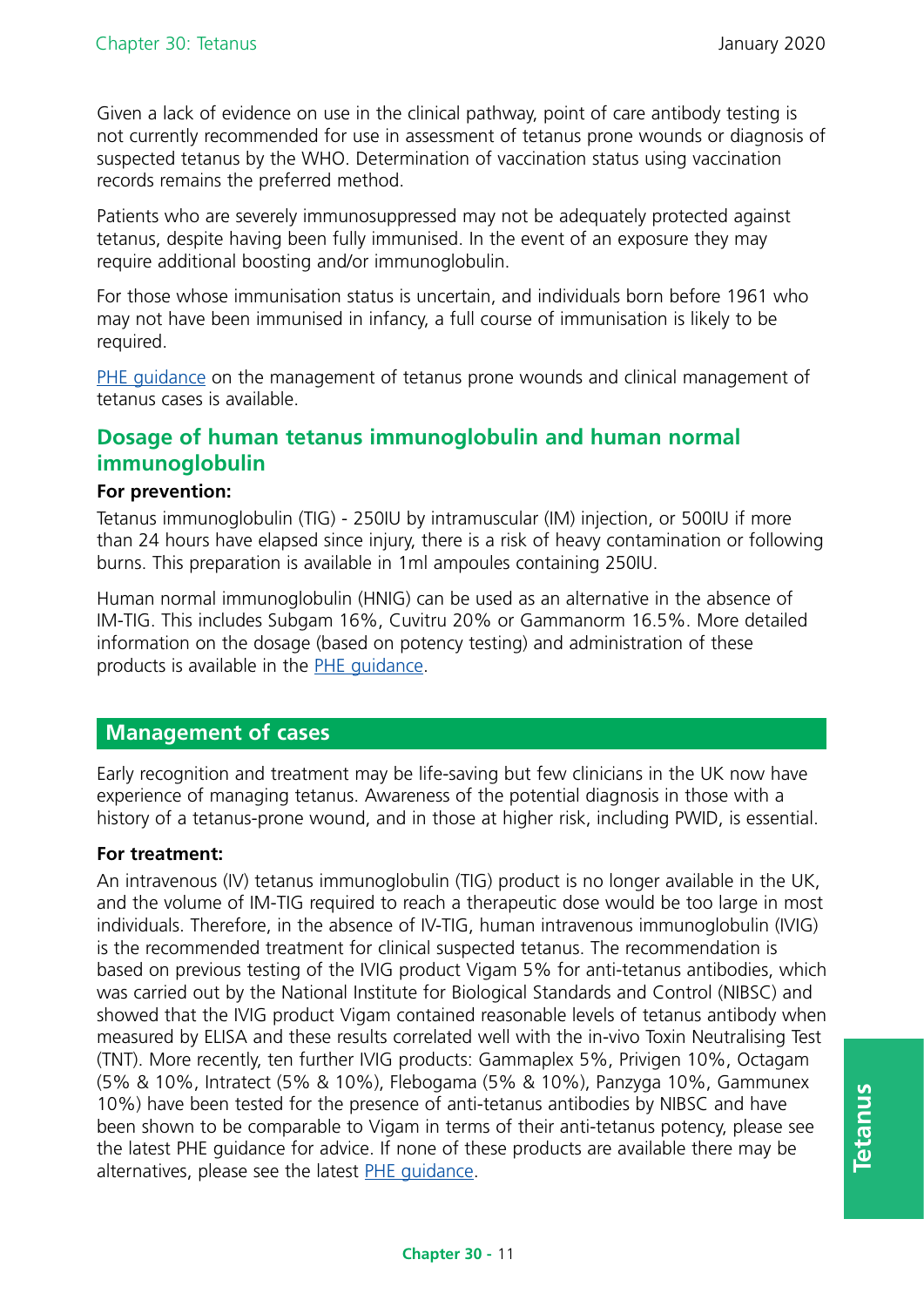The recommended dose by infusion is 5,000IU for individuals less than 50kg and 10,000IU for individuals over 50kg. This equates to a dose of 400ml IVIG for individuals less than 50kg with 5% IVIG products and 200ml for 10% products, and doses of 800ml and 400ml for individuals for individuals over 50kg with 5% and 10% IVIG respectively.

### **Supplies**

#### **Vaccines**

- Infanrix hexa (diphtheria/tetanus/3-component acellular pertussis/inactivated polio vaccine/*Haemophilus influenzae* type b/Hepatitis B (DTaP/IPV/Hib/HepB)) – manufactured by GlaxoSmithKline
- Repevax (diphtheria/tetanus/5-component acellular pertussis/inactivated polio vaccine (dTaP/IPV)) – manufactured by Sanofi Pasteur
- ●● Infanrix IPV (diphtheria/tetanus/3-component acellular pertussis/inactivated polio vaccine (DTaP/IPV)) – manufactured by GlaxoSmithKline
- Revaxis (diphtheria/tetanus/inactivated polio vaccine (Td/IPV)) manufactured by Sanofi Pasteur
- Boostrix IPV (diphtheria/tetanus/5-component acellular pertussis/inactivated polio vaccine (dTaP/IPV)) – manufactured by Glaxosmithkline

Tetanus containing vaccines are available in England, Wales and Scotland from ImmForm Tel: 0844 376 0040.

Website: [www.immform.dh.gov.uk](http://www.immform.dh.gov.uk/)

If not already registered on ImmForm you will need register in good time before placing an order.

In Northern Ireland, supplies should be obtained under the normal childhood vaccines distribution arrangements, details of which are available by contacting the Regional Pharmaceutical Procurement Service on 028 9442 4089.

#### **Immunoglobulin**

#### **Intravenous products**

In England, Wales, Scotland and Northern Ireland, IV TIG is no longer available.

In England and Wales IVIG should be sourced from hospital pharmacies or directly from the suppliers.

In Northern Ireland, the source of IVIG is the Northern Ireland Blood Transfusion Services (Tel: 028 9032 1414) (issued via hospital pharmacies).

In Scotland, IVIG should be obtained from local hospital pharmacy departments. Details of these are available from Procurement, Commissioning & Facilities of NHS National Services Scotland 0131 275 6725.

#### **Intramuscular products**

IM-TIG and IM-HNIG (Subgam) are available in England from Bio Products Laboratory (Tel: 020 8258 2342/2200). Other HNIG products are available from hospital pharmacies or suppliers.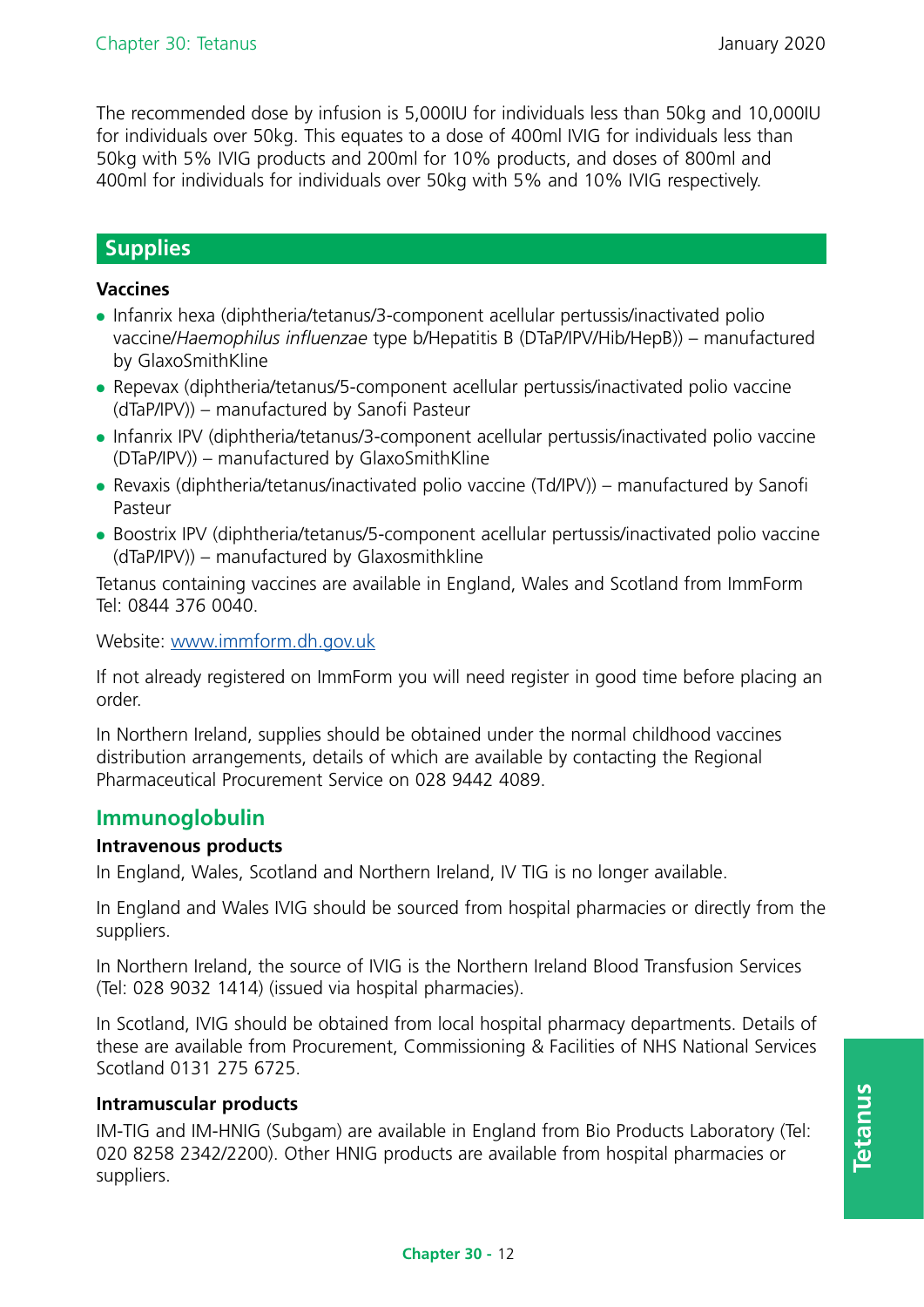In Scotland, IM-TIG and IM-HNIG should be obtained from local hospital pharmacy departments. Details of these are available from Procurement, Commissioning & Facilities of NHS National Services Scotland 0131 275 6725.

In Wales IM-TIG/IMHNIG are available from the Welsh Blood Transfusion Service (Tel: 01443 622034/035) and are issued by hospital pharmacies.

In Northern Ireland, IM-TIG/IM-HNIG are obtained through hospital pharmacies.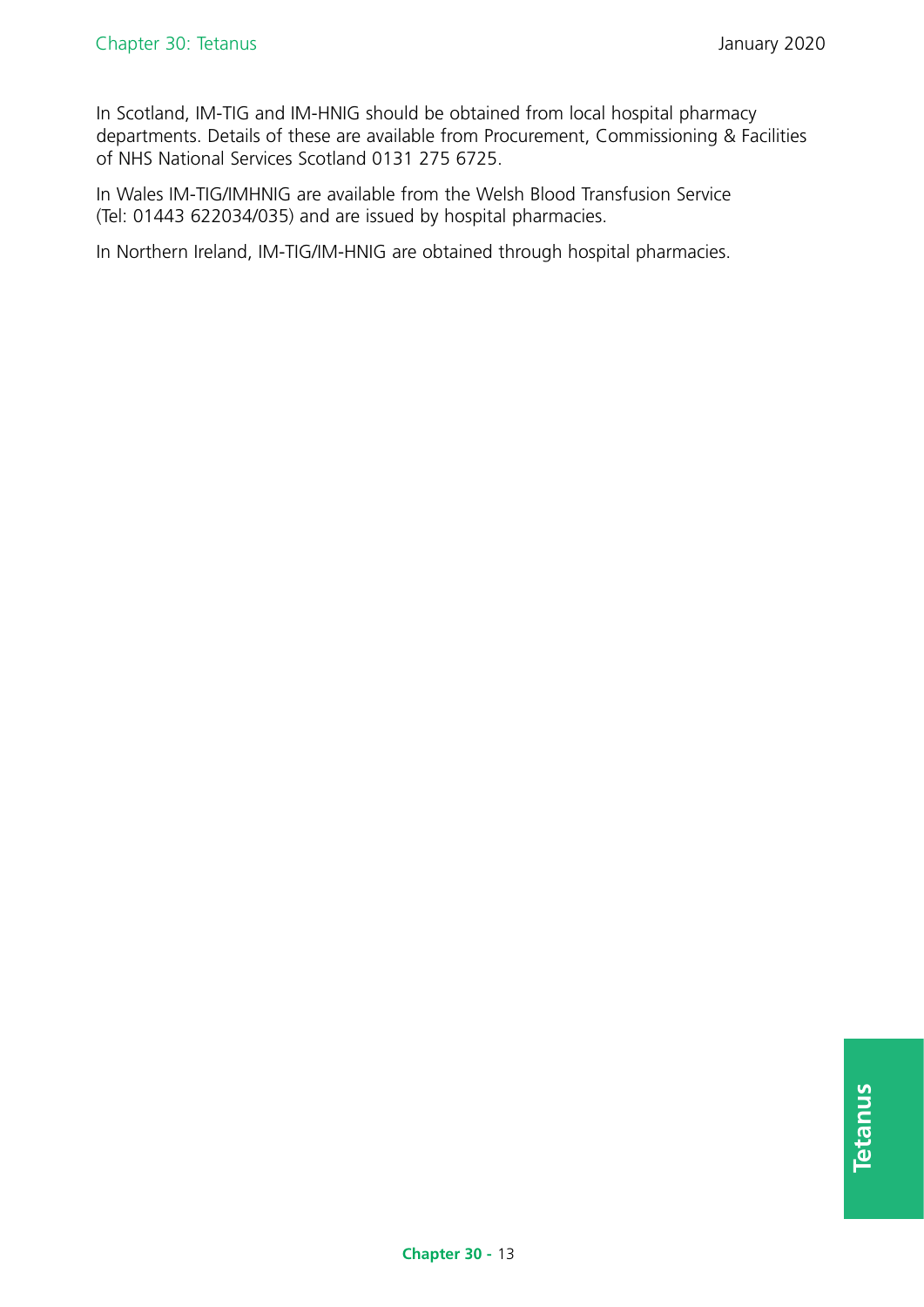# **References**

American Academy of Pediatrics (2003) Active immunization. In: Pickering LK (ed) *Red Book: 2003 Report of the Committee on Infectious Diseases*, 26th edition. Elk Grove Village, IL: American Academy of Pediatrics, p33. Bohlke K, Davis RL, Marcy SH *et al.* (2003) Risk of anaphylaxis after vaccination of children and adolescents.

*Pediatrics* **112**: 815–20.

British HIV Association (2006) *Immunisation guidelines for HIV-infected adults:* [www. bhiva.org/pdf/2006/](http://www.bhiva.org/pdf/2006/Immunisation506.pdf) [Immunisation506.pdf.](http://www.bhiva.org/pdf/2006/Immunisation506.pdf)

Canadian Medical Association (2002) *Canadian Immunisation Guide*, 6th edition. Canadian Medical Association. Centers for Disease Control and Prevention (2003) Tetanus surveillance – United States, 1998–2000. *Morbid Mortal Wkly Rep Surveill Summ 52* (SS03): 1–12.

Collins S, Amirthalingam G, Beeching NJ, Chand MA, Godbole G, Ramsay ME, Fry NK, White JM. Current epidemiology of tetanus in England, 2001-2014. Epidemiol Infect. 2016 Aug **18**:1-11.

Department of Health (2001) *Health information for overseas travel* 2nd edition. London: TSO.

Diggle L and Deeks J (2000) Effect of needle length on incidence of local reactions to routine immunisation in infants aged 4 months: randomised controlled trial. *BMJ* **321**: 931–3.

Donegan K, King B and Bryan P (2014) Safety of pertussis vaccination in pregnant women in UK: observational study. BMJ 349:g4219. Available at [http://www.bmj.com/content/bmj/349/bmj.g4219.full.pdf.](http://www.bmj.com/content/bmj/349/bmj.g4219.full.pdf)  Accessed March 2015.

Galbraith NS, Forbes P and Tillett H (1981) National surveillance of tetanus in England and Wales 1930–79. *J Infect* **3**: 181–91.

Gold M, Goodwin H, Botham S *et al.* (2000) Re-vaccination of 421 children with a past history of an adverse reaction in a specialised service. *Arch Dis Child* **83**: 128–31.

Health Protection Agency (2003) Cluster of cases of tetanus in injecting drug users in England. *CDR Wkly* **13**: 47. Health Protection Agency (2004) Ongoing outbreak of tetanus in injecting drug users. *CDR Wkly* 14: 2–4.

Klein NP, Massolo ML, Greene J *et al.* (2008) Risk factors for developing apnea after immunization in the neonatal intensive care unit. *Pediatrics* **121**(3): 463-9.

Mark A, Carlsson RM and Granstrom M (1999) Subcutaneous versus intramuscular injection for booster DT vaccination in adolescents. *Vaccine* **17**: 2067–72.

Miller E (1999) Overview of recent clinical trials of acellular pertussis vaccines. *Biologicals* **27**: 79–86. Ohlsson A and Lacy JB (2004) Intravenous immunoglobulin for preventing infection in preterm and/or low- birthweight infants. *Cochrane Database Syst Rev* (1): CD000361.

Pfister RE, Aeschbach V, Niksic-Stuber V *et al.* (2004) Safety of DTaP-based combined immunization in verylow-birth-weight premature infants: frequent but mostly benign cardiorespiratory events. *J Pediatr* **145**(1): 58-66.

Public Health England (2015) *Health Protection Report Vol. 9 No. 18* Public Health England (2016) *Health Protection Report Vol 10 No. 13* Public Health England (2017) *Health Protection Report Vol. 11 No. 13* Public Health England (2018) *Health Protection Report Vol. 12 No. 18*

Plotkin SA, Orenstein WA, Offit PA and Edwards KM, (eds) (2018) Vaccines, 7th edition. Philadelphia, PA : Elsevier, [2018], Chapter 9.Porter JDH, Perkin MA, Corbel MJ *et al.* (1992) Lack of early antitoxin response to tetanus booster. *Vaccine* **10**: 334– 6.

Pourcyrous M, Korones SB, Arheart KL *et al.* (2007) Primary immunization of premature infants with gestational age <35 weeks: cardiorespiratory complications and C-reactive protein responses associated with administration of single and multiple separate vaccines simultaneously. *J Pediatr* **151**(2): 167-72.

Ramsay M, Begg N, Holland B and Dalphinis J (1994) Pertussis immunisation in children with a family or personal history of convulsions: a review of children referred for specialist advice. *Health Trends* **26**: 23–4. Ramsay M, Joce R and Whalley J (1997) Adverse events after school leavers received combined tetanus and low dose diphtheria vaccine. *CDR Review* **5**: R65–7.

Rushdy AA, White JM, Ramsay ME and Crowcroft NS (2003) Tetanus in England and Wales 1984–2000. *Epidemiol Infect* **130**: 71–7.

Le Saux N, Barrowman NJ, Moore D *et al.* (2003) Canadian Paediatric Society/Health Canada Immunization Monitoring Program–Active (IMPACT). Decrease in hospital admissions for febrile seizures and reports of hypotonic-hyporesponsive episodes presenting to hospital emergency departments since switching to acellular pertussis vaccine in Canada: a report from IMPACT. *Pediatrics* **112**(5): e348.